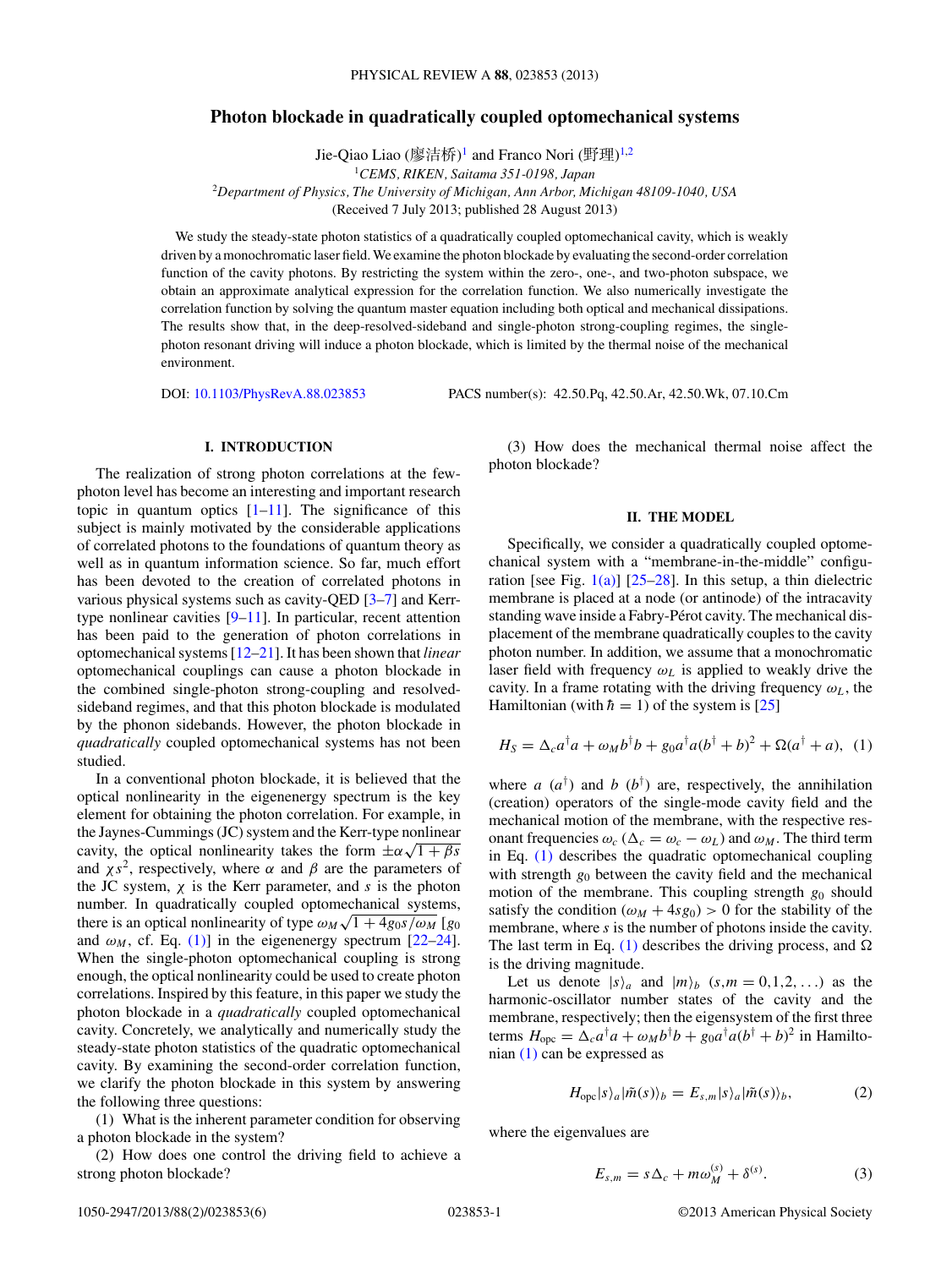<span id="page-1-0"></span>

FIG. 1. (Color online) (a) Schematic diagram of the quadratically coupled optomechanical system with a "membrane-in-the-middle" configuration. (b) Diagram of the eigensystem (unscaled) of the Hamiltonian  $H_{\text{opt}}$  (limited in the subspace spanned by the zero-, one-, and two-photon states).

Here we introduce the *s*-photon coupled membrane's resonant frequency  $\omega_M^{(s)}$  and frequency shift  $\delta^{(s)}$ :

$$
\omega_M^{(s)} = \omega_M \sqrt{1 + \frac{4sg_0}{\omega_M}}, \quad \delta^{(s)} = \frac{1}{2} (\omega_M^{(s)} - \omega_M). \tag{4}
$$

The *s*-photon squeezed number state in Eq. [\(2\)](#page-0-0) is defined by

$$
|\tilde{m}(s)\rangle_b = S_b(\eta^{(s)})|m\rangle_b, \tag{5}
$$

where  $S_b(\eta^{(s)}) = \exp[\eta^{(s)}(b^2 - b^{\dagger 2})/2]$  is the squeezing operator, with the squeezing factor

$$
\eta^{(s)} = \frac{1}{4} \ln \left( 1 + \frac{4sg_0}{\omega_M} \right). \tag{6}
$$

In particular, when  $s = 0$ , we have  $|\tilde{m}(0)\rangle_b = |m\rangle_b$ ,  $\omega_M^{(0)} =$  $\omega_M$ , and  $\delta^{(0)} = 0$ . For convenience, the eigensystem of the Hamiltonian  $H_{\text{opc}}$  limited in the zero-, one-, and two-photon cases is shown in Fig.  $1(b)$ .

### **III. PHOTON BLOCKADE IN THE CAVITY**

To investigate the photon blockade, we analytically and numerically examine the second-order correlation function of the cavity photons.

#### **A. Approximate analytical results**

In this section, we analytically calculate the second-order correlation function of the cavity photons by treating the weak-driving term in Hamiltonian [\(1\)](#page-0-0) as a perturbation. For simplicity, we phenomenologically add an anti-Hermitian term to Hamiltonian [\(1\)](#page-0-0) to describe the dissipation of the cavity

photons. The effective non-Hermitian Hamiltonian takes the form

$$
H_{\text{eff}} = H_S - i\frac{\gamma_c}{2}a^{\dagger}a. \tag{7}
$$

Here we only consider the dissipation of the cavity field and neglect the membrane's dissipation. This approximation is justified in the time scale  $1/\gamma_c \ll t \ll 1/\gamma_M$  (where  $\gamma_M$  is the rate of mechanical dissipation) because  $\gamma_c \gg \gamma_M$ . In our numerical results, the mechanical dissipation is taken into account.

In the weak-driving regime,  $\Omega/\gamma_c \ll 1$ , the photon number is small, so we can work within the few-photon subspace spanned by the basis states  $|0\rangle_a$ ,  $|1\rangle_a$ , and  $|2\rangle_a$ . A general state of the system in this subspace can be expressed as

$$
|\varphi(t)\rangle = \sum_{s=0}^{2} \sum_{m=0}^{\infty} C_{s,m}(t) |s\rangle_a |\tilde{m}(s)\rangle_b, \tag{8}
$$

where  $C_{s,m}$  are probability amplitudes. In terms of Eqs. (7) and  $(8)$ , and the Schrödinger equation, we obtain the equations of motion for the probability amplitudes:

$$
\dot{C}_{0,m} = -i E_{0,m} C_{0,m} - i \Omega \sum_{n=0}^{\infty} b_m |\tilde{n}(1)\rangle_b C_{1,n}, \qquad (9a)
$$

$$
\dot{C}_{1,m} = -(\gamma_c/2 + iE_{1,m})C_{1,m} - i\Omega \sum_{l=0}^{\infty} b_l \tilde{m}(1) |l\rangle_b C_{0,l} \n- i\sqrt{2}\Omega \sum_{l=0}^{\infty} b_l \tilde{m}(1) |\tilde{l}(2)\rangle_b C_{2,l},
$$
\n(9b)

$$
\dot{C}_{2,m} = -(\gamma_c + i E_{2,m}) C_{2,m} - i \sqrt{2} \Omega \sum_{n=0}^{\infty} b_n(\tilde{m}(2)) |\tilde{n}(1)\rangle_b C_{1,n}.
$$
\n(9c)

These transition rates can be calculated using the relations  $b\langle \tilde{m}(s)|\tilde{n}(s')\rangle_b = b\langle m|S_b(\eta^{(s')} - \eta^{(s)})|n\rangle_b$  (*s*, *s*' = 0,1,2) and

$$
b(m|S_b(\xi)|n)_b = \frac{\sqrt{m!n!}}{(\cosh \xi)^{n+1/2}} \sum_{l'=0}^{\text{Floor}(\frac{m}{2})} \sum_{l=0}^{\text{Floor}(\frac{n}{2})} \frac{(-1)^{l'}}{l!l'!}
$$

$$
\times \frac{\left(\frac{1}{2} \tanh \xi\right)^{l+l'}}{(n-2l)!} (\cosh \xi)^{2l} \delta_{m-2l',n-2l}, \quad (10)
$$

where the function  $\text{Floor}[x]$  gives the greatest integer less than or equal to *x*.

We now approximately solve Eq. (9) using a perturbation method. If there is no driving field, the cavity field will be in a vacuum. When a weak driving field is applied to the cavity, it may excite a single photon or two photons into the cavity, and thus we have the approximate scales  $C_{0,m} \sim 1$ ,  $C_{1,m} \sim \Omega/\gamma_c$ , and  $C_{2,m} \sim \Omega^2/\gamma_c^2$ . To approximately solve Eq. (9), we drop higher-order terms in the zero- and one-photon probability amplitudes, i.e., dropping the second and third terms in Eqs. (9a) and (9b), respectively. For an initial empty cavity, we have  $C_{1,m}(0) = 0$  and  $C_{2,m}(0) = 0$ ; then the long-time solution of Eq. (9) can be approximately obtained as

$$
C_{0,m}(\infty) = C_{0,m}(0)e^{-iE_{0,m}t}, \qquad (11a)
$$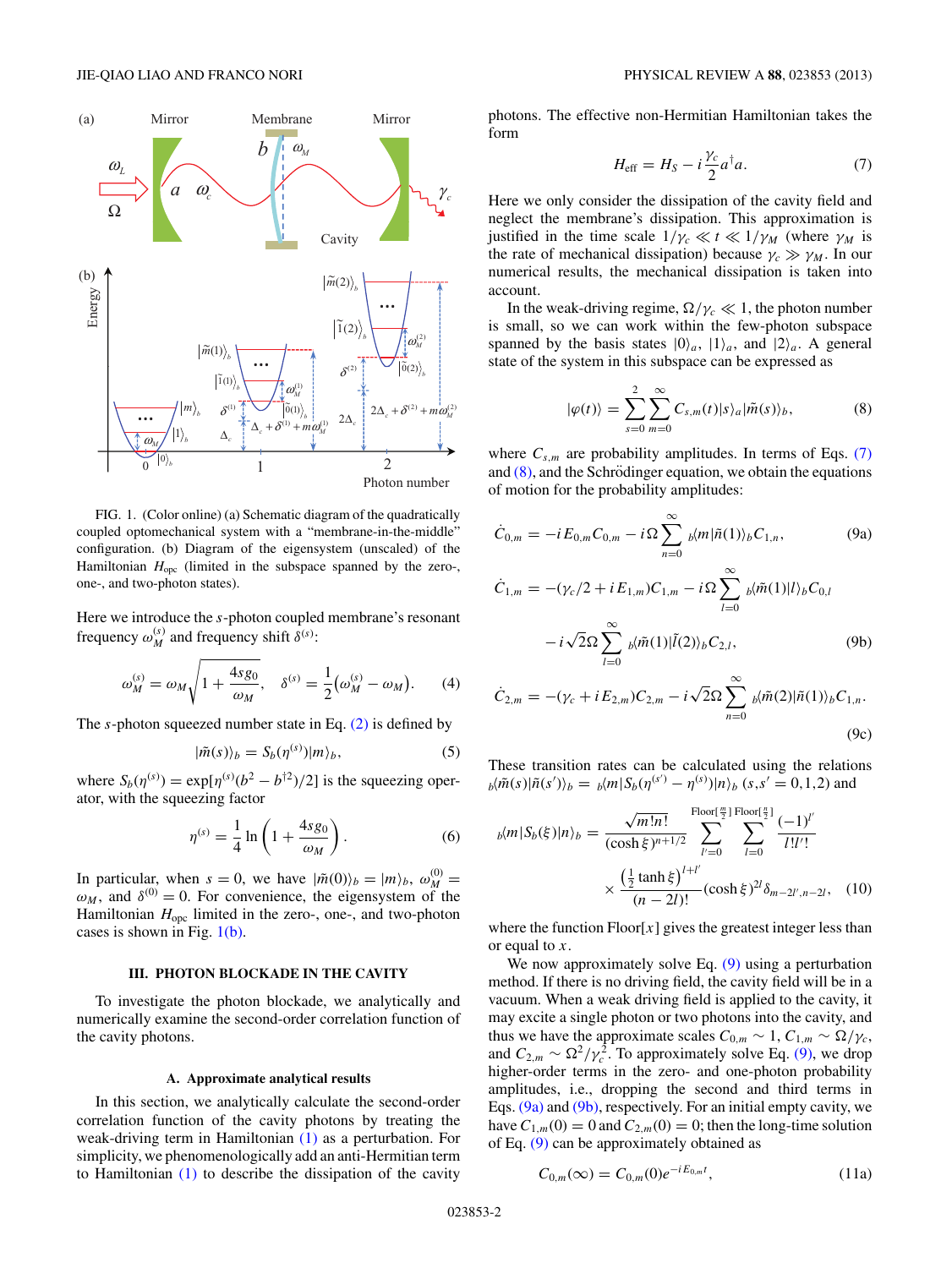<span id="page-2-0"></span>
$$
C_{1,m}(\infty) = -\Omega \sum_{l=0}^{\infty} \frac{b\langle \tilde{m}(1)|l\rangle_b C_{0,l}(0) e^{-iE_{0,l}t}}{\left(E_{1,m} - E_{0,l} - i\frac{\gamma_c}{2}\right)}, \quad (11b)
$$

$$
C_{2,m}(\infty) = \sqrt{2}\Omega^2 \sum_{n,l=0}^{\infty} \frac{b\langle \tilde{m}(2)|\tilde{n}(1)\rangle_b}{(E_{2,m} - E_{0,l} - i\gamma_c)}
$$

$$
\times \frac{b\langle \tilde{n}(1)|l\rangle_b C_{0,l}(0)e^{-iE_{0,l}t}}{(E_{1,n} - E_{0,l} - i\frac{\gamma_c}{2})}.
$$
(11c)

where  $C_{0,m}(0)$  and  $C_{0,l}(0)$  are determined by the initial state of the membrane. Based on Eqs.  $(8)$  and  $(11)$ , the long-time state of the system can be obtained. Note that this approximation method has been used to study the photon statistics in cavity-QED systems [\[29–32\]](#page-5-0).

When the cavity field is in state  $(8)$ , the equal-time (namely zero-time-delay) second-order correlation function can be written as

$$
g^{(2)}(0) \equiv \frac{\langle a^{\dagger} a^{\dagger} a a \rangle}{\langle a^{\dagger} a \rangle^2} = \frac{2P_2}{(P_1 + 2P_2)^2},
$$
(12)

where  $P_1 = \sum_{m=0}^{\infty} |C_{1,m}(t)|^2$  and  $P_2 = \sum_{m=0}^{\infty} |C_{2,m}(t)|^2$  are the probabilities for finding a single photon and two photons in the cavity, respectively. In the weak-driving case, we have  $P_1 \gg P_2$ ; then  $g^{(2)}(0) \approx 2P_2/P_1^2$ . We assume that the membrane is initially in its ground state  $|0\rangle_b$ , i.e.,  $C_{0,m}(0)$  =  $\delta_{m,0}$ ; then the long-time state of the system can be obtained from Eq.  $(11)$ . Accordingly, the photon probabilities  $P_1$  and  $P_2$  and the correlation function  $g^{(2)}(0)$  can be obtained.

Interestingly, we examine the limit case  $g_0/\omega_M \ll 1$ . In this case, we expand the squeezing operators up to zero order in  $g_0/\omega_M$ . However, we keep the energy-shift terms in the denominator of the amplitudes because these terms could be comparable to the cavity field decay rate. The correlation function can be approximated as

$$
g^{(2)}(0) \approx \frac{4(\Delta_c + \delta^{(1)})^2 + \gamma_c^2}{(2\Delta_c + \delta^{(2)})^2 + \gamma_c^2}.
$$
 (13)

When  $g_0/\omega_M \ll 1$ , the present optomechanical system reduces to an effective three-level system formed by these three states:  $|0\rangle_a|0\rangle_b$ ,  $|1\rangle_a|0\rangle_b$ , and  $|2\rangle_a|0\rangle_a|0\rangle_b$ . The corresponding values for the energy of these three states are 0,  $\Delta_c + \delta^{(1)}$ , and  $2\Delta_c + \delta^{(2)}$ . The difference between  $\delta^{(2)}$  and  $2\delta^{(1)}$  causes the energy-level anharmonicity, which is the physical origin for the appearance of the photon blockade. Note that the driving detuning  $\Delta_c$  is a tunable quantity by changing the driving frequency.

In the single-photon resonance (spr) case,  $\Delta_c = -\delta^{(1)}$ , the correlation function becomes

$$
g_{\rm spr}^{(2)}(0) \approx \frac{\gamma_c^2}{(\delta^{(2)} - 2\delta^{(1)})^2 + \gamma_c^2}.
$$
 (14)

We have  $g_{spr}^{(2)}(0) < 1$  when  $\delta^{(2)} \neq 2\delta^{(1)}$ . The larger the anharmonicity  $\delta^{(2)} - 2\delta^{(1)}$  is, the smaller the correlation function  $g_{spr}^{(2)}(0)$  is. If we expand the frequency shifts  $\delta^{(1)}$  and *δ*<sup>(2)</sup> up to *g*<sub>0</sub><sup>2</sup>/ω<sub>*M*</sub>, i.e., *δ*<sup>(1)</sup> ≈ *g*<sub>0</sub> − *g*<sub>0</sub><sup>2</sup>/ω<sub>*M*</sub> and *δ*<sup>(2)</sup> ≈ 2*g*<sub>0</sub> −  $4g_0^2/\omega_M$ , then the correlation function becomes  $g_{spr}^{(2)}(0) \approx$  $\gamma_c^2 [4(g_0^2/\omega_M)^2 + \gamma_c^2]^{-1}$  [\[10,14\]](#page-4-0), which is the same as that for

the Kerr-type nonlinear cavity with the Kerr parameter  $g_0^2/\omega_M$ . This is because the energy spectrum of this system is the same as a Kerr nonlinearity when we expand  $\delta^{(1)}$  and  $\delta^{(2)}$  up to second order in  $g_0/\omega_M$ .

In the two-photon resonance (tpr) case,  $\Delta_c = -\delta^{(2)}/2$ , the correlation function becomes

$$
g_{\text{tpr}}^{(2)}(0) \approx \frac{(\delta^{(2)} - 2\delta^{(1)})^2 + \gamma_c^2}{\gamma_c^2}.
$$
 (15)

We see  $g_{\text{tpr}}^{(2)}(0) > 1$ , when  $\delta^{(2)} \neq 2\delta^{(1)}$ . An interesting relation is  $g_{\text{tpr}}^{(2)}(0)g_{\text{spr}}^{(2)}(0) = 1.$ 

#### **B. Numerical results**

We now turn to the numerical solution case. Including both optical and mechanical dissipations, the quantum master equation of the system is

$$
\dot{\rho} = i[\rho, H_S] + \frac{\gamma_c}{2} (2a\rho a^\dagger - a^\dagger a\rho - \rho a^\dagger a) \n+ \frac{\gamma_M}{2} (\bar{n}_M + 1)(2b\rho b^\dagger - b^\dagger b\rho - \rho b^\dagger b) \n+ \frac{\gamma_M}{2} \bar{n}_M (2b^\dagger \rho b - b b^\dagger \rho - \rho b b^\dagger),
$$
\n(16)

where we assume that the cavity field is connected with a vacuum bath, while the membrane's environment is a heat bath at temperature  $T_M$ .  $\gamma_M$  is the mechanical dissipation rate, and  $\bar{n}_M = [\exp(\omega_M/k_B T_M) - 1]^{-1}$  is the average thermal phonon number of the membrane, with  $k_B$  being the Boltzmann constant.

By numerically solving Eq.  $(16)$ , the steady state of the system can be obtained, and the second-order correlation function  $g^{(2)}(0)$  of the cavity field can be calculated accordingly [\[33\]](#page-5-0). In the following, we illustrate the dependence of  $g^{(2)}(0)$  on other parameters such as the coupling strength *g*0, the driving detuning  $\Delta_c$ , the cavity field decay rate  $\gamma_c$ , and the thermal phonon number  $\bar{n}_M$  in the membrane.

In Fig. [2,](#page-3-0) we plot the correlation function  $g^{(2)}(0)$  as a function of  $\Delta_c$  when the coupling strength  $g_0$  takes various values. Here, the solid (red) curves are plotted using the numerical solution of Eq.  $(16)$ , while the dashed (black) curves are based on the analytical solution in Eq. [\(11\).](#page-1-0) Figure [2](#page-3-0) shows that there is no photon blockade ( $g^{(2)}(0) \ll 1$ ) for  $g_0 < \gamma_c$ . When  $g_0 > \gamma_c$ , the photon statistics transits between super-Poissonian  $(g^{(2)}(0) > 1)$  and sub-Poissonian  $(g^{(2)}(0) < 1)$  distributions with the change of  $\Delta_c$ . In particular, the dips and peaks in these curves correspond to the singleand two-photon resonant driving cases, respectively. In the single-photon resonant driving case, a single photon can be resonantly excited into the cavity, while the probability for finding two photons in the cavity is largely suppressed due to the energy restriction; this represents a photon blockade  $(g^{(2)}(0) \ll 1$ , i.e., a dip). In the two-photon resonant driving case, the probability for two photons inside the cavity is resonantly enhanced, and this corresponds to a peak in the correlation function  $g^{(2)}(0)$ . Therefore, the location of these dips and peaks in Figs.  $2(b)$  and  $2(c)$  can be determined by the resonance conditions.

In the approximate analytical solution, the initial state of the membrane is assumed to be  $|0\rangle_b$ . Therefore, the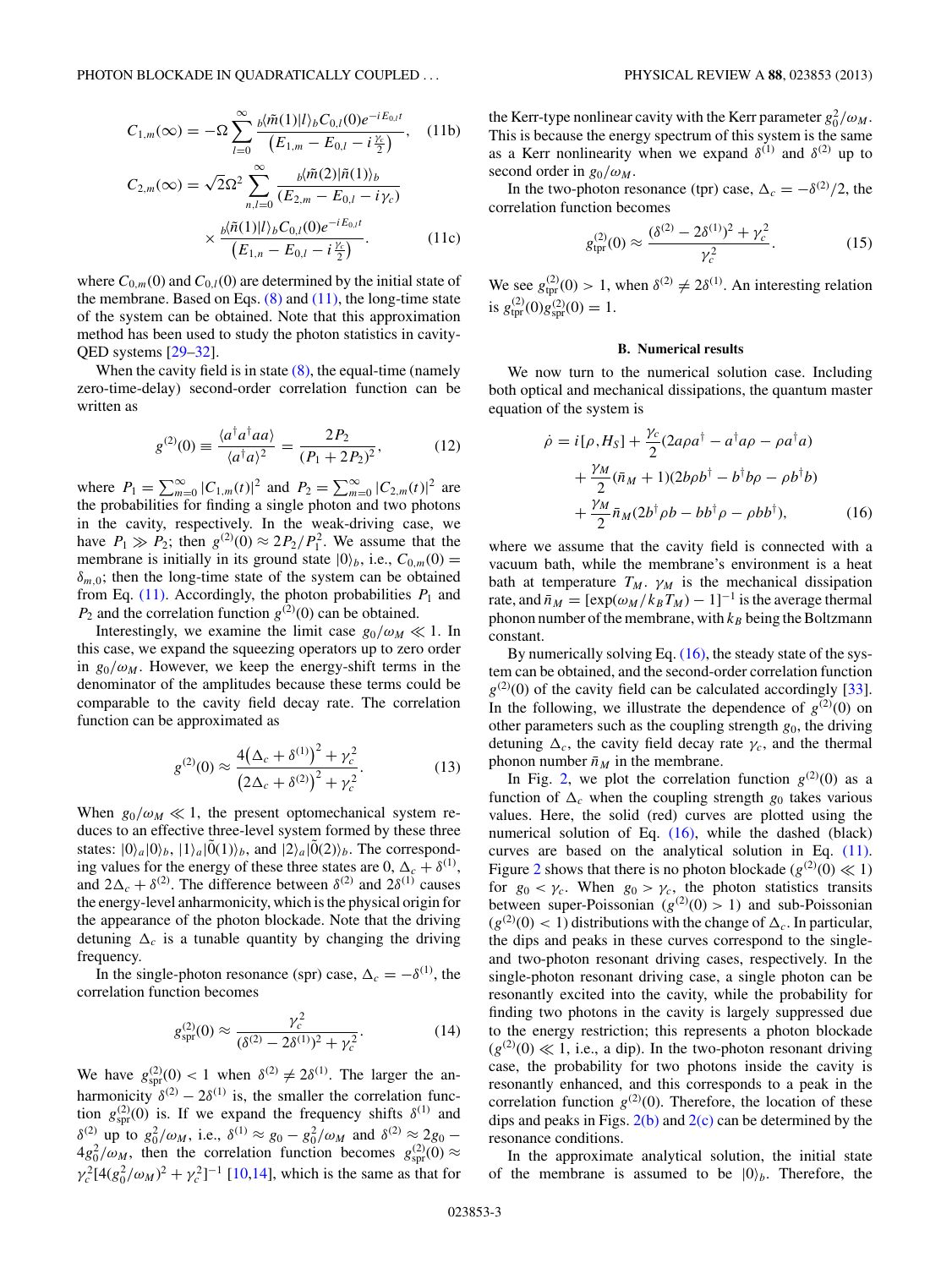<span id="page-3-0"></span>

FIG. 2. (Color online) The equal-time second-order correlation function  $g^{(2)}(0)$  versus the driving detuning  $\Delta_c$  for various values of the optomechanical coupling strength  $g_0$ . The solid (red) curves are numerical results using the solution of the quantum master equation [\(16\),](#page-2-0) while the dashed (black) curves are based on the approximate analytical solution [\(11\).](#page-1-0) Other parameters are  $\gamma_c/\omega_M = 0.1$ ,  $\Omega/\omega_M =$ 0.01,  $\gamma_M/\omega_M = 0.001$ , and  $\bar{n}_M = 0$ .

well-matched dips and peaks (marked as  $D_{l=0,2}$  and  $P_{l=0,2,4}$ in Fig. 2) are determined by the resonant transitions involving the state  $|0\rangle_a|0\rangle_b$ , while the other peaks in the solid curves correspond to the transitions involving states  $|0\rangle_a|n \neq 0\rangle_b$ . In particular, the dip  $D_l$  and the peak  $P_l$  in Figs. 2(b) and  $2(c)$  correspond to the single- and two-photon resonance conditions  $\Delta_c + \delta^{(1)} + l\omega_M^{(1)} = 0$  and  $2\Delta_c + \delta^{(2)} + l\omega_M^{(2)} = 0$ , respectively. The respective locations of the dip  $D_l$  and the peak *P<sub>l</sub>* are  $\Delta_c = -(\delta^{(1)} + l\omega^{(1)}_M)$  and  $\Delta_c = -(\delta^{(2)} + l\omega^{(2)}_M)/2$ . They are related to the single-photon process  $|0\rangle_a|0\rangle_b \leftrightarrow$  $|1\rangle_a |\tilde{l}(1)\rangle_b$  and the two-photon process  $|0\rangle_a |0\rangle_b \leftrightarrow |2\rangle_a |\tilde{l}(2)\rangle_b$ , respectively.

To clarify the inherent parameter condition for observing the photon blockade, we illustrate, in Fig. 3, the correlation function  $g^{(2)}(0)$  as a function of  $\gamma_c$  and  $g_0$  under the singlephoton resonant driving conditions: (a)  $\Delta_c = -\delta^{(1)}$  and (b)  $\Delta_c = -(\delta^{(1)} + 2\omega_{M_c}^{(1)})$ . We can see three features from Fig. 3: (i) The curves  $g^{(2)}(0) = 1$  provide a boundary for different photon distributions: super-Poissonian and sub-Poissonian. We see that the  $g^{(2)}(0) \ll 1$  appears in the region  $g_0 > \gamma_c$ . When  $g^{(2)}(0) < 1$ , the  $g^{(2)}(0)$  decreases with increasing  $g_0$ . This means that the photon blockade grows when increasing the quadratic coupling strength. This result is different from the linear optomechanical coupling case [\[13\]](#page-4-0) in which the correlation function exhibits an oscillating feature due to the modulation of the phonon sidebands. In the present case, when the single-photon process is resonant, the phonon sidebands will not be resonant in the dominating two-photon transitions [\[34\]](#page-5-0).



FIG. 3. (Color online) Plot of  $g^{(2)}(0)$  as a function of the coupling strength  $g_0$  and the cavity field decay rate  $\gamma_c$  under the single-photon resonant driving conditions: (a)  $\Delta_c = -\delta^{(1)}$  and (b)  $\Delta_c = -\delta^{(1)}$  –  $2\omega_M^{(1)}$ . Other parameters are  $\Omega/\omega_M = 0.01$ ,  $\gamma_M/\omega_M = 0.001$ , and  $\bar{n}_M = 0$ .

(ii) In the region  $\gamma_c/\omega_M > 1$ , the value of  $g^{(2)}(0)$  could be smaller than 1 for a large coupling strength  $g_0$ . This phenomenon is also different from the linear optomechanical coupling case, in which the correlation function  $g^{(2)}(0) < 1$ appears only in the resolved sideband regime  $\gamma_c/\omega_M < 1$ . We can explain this from the fact that, though the usual resolved-sideband condition  $\gamma_c < \omega_M$  does not satisfy, the two-photon coupled phonon states  $|\tilde{l}(2)\rangle_b$  can be still resolved in the region  $\gamma_c > \omega_M$  because of  $\omega_M^{(2)} > \gamma_c$ .

(iii) In the single-photon resonant driving cases, the correlation function  $g^{(2)}(0)$  for the case of  $\Delta_c = -(\delta^{(1)} + 2\omega^{(1)}_M)$  is much smaller than that for the case of  $\Delta_c = -\delta^{(1)}$ . This phenomenon can be understood based on the photon probabilities in the cavity. As an example, we consider the parameters in Fig. 2(c). In the weak-driving case, the correlation function can be approximately expressed as  $g^{(2)}(0) \approx 2P_2/P_1^2$ . When the driving detuning changes from  $\Delta_c = -\delta^{(1)}$  to  $\Delta_c =$  $-(\delta^{(1)} + 2\omega_M^{(1)})$ , the single-photon probability decreases by one order of magnitude, but the two-photon probability decreases by three orders of magnitude. Consequently, the driving of  $\Delta_c = -(\delta^{(1)} + 2\omega_M^{(1)})$  will induce a stronger photon blockade than the case of  $\Delta_c = -\delta^{(1)}$ .

Based on the above analysis, we now answer the questions 1 and 2 proposed in the introduction: (i) For observing the photon blockade ( $g^{(2)}(0) \ll 1$ ), the system should work in the deep-resolved-sideband regime  $\gamma_c \ll \omega_M$  and the singlephoton strong-coupling regime  $g_0 > \gamma_c$ . (ii) The single-photon phonon-sideband resonant driving  $\Delta_c = -(\delta^{(1)} + 2\omega_M^{(1)})$  is helpful to induce a strong photon blockade.

To answer question 3, we investigate the influence of the mechanical thermal phonon number  $\bar{n}_M$  on the correlation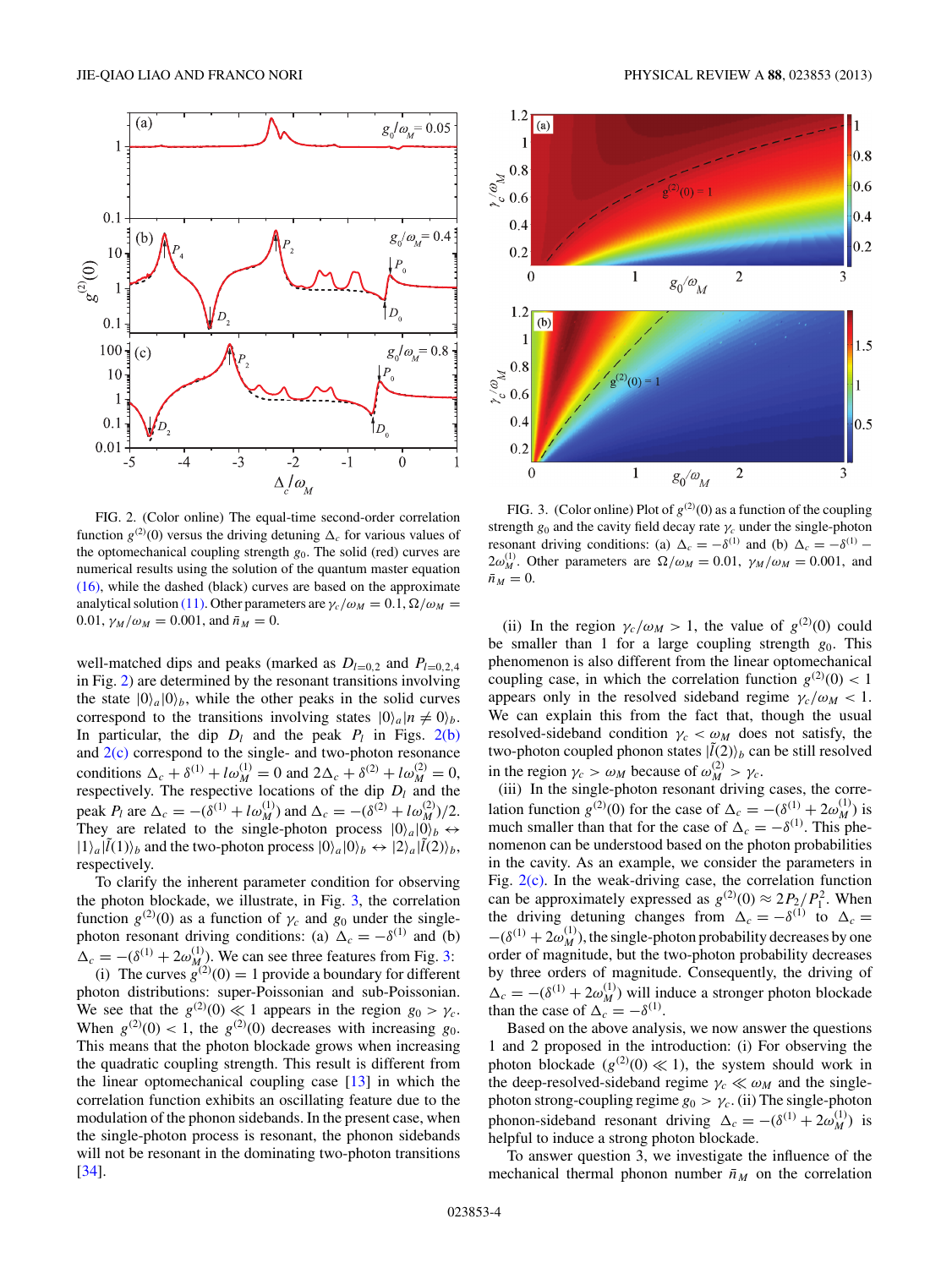<span id="page-4-0"></span>

FIG. 4. (Color online) Plot of  $g^{(2)}(0)$  versus the mechanical thermal phonon number  $\bar{n}_M$  under the single-photon resonance conditions. Other parameters are  $g_0/\omega_M = 0.8$ ,  $\gamma_c/\omega_M = 0.1$ ,  $\Omega/\omega_M =$ 0.01, and  $\gamma_M/\omega_M = 0.001$ .

function, as shown in Fig. 4. In the single-photon resonant driving cases, the value of  $g^{(2)}(0)$  increases when increasing  $\bar{n}_M$ . This means that the photon blockade is limited by the thermal noise of the mechanical environment. To maintain the photon blockade, the mechanical thermal noise needs to be suppressed.

## **IV. CONCLUSION AND REMARKS**

In conclusion, we have studied the steady-state photon statistics of a quadratically coupled optomechanical cavity, which is weakly driven by a monochromatic laser field. We have obtained the approximate analytical expression of the second-order correlation function for the cavity photons by treating the driving term as a perturbation. We numerically solved the quantum master equation including both optical and mechanical dissipations. We found that the photon blockade can be induced by the quadratic optomechanical coupling under the single-photon resonant driving condition. In particular, the phonon sideband resonant driving  $\Delta_c = -(\delta^{(1)} + 2\omega_M^{(1)})$  could enhance the phonon blockade. To observe the photon blockade, the system should work in both the deep-resolved-sideband regime and the single-photon strong-coupling regime. We have also found that the generated photon blockade effect is limited by the thermal noise from the mechanical environment.

Finally, we present some remarks on the experimental feasibility for observing a photon blockade induced by the quadratic optomechanical couplings. Currently, the resolvedsideband regime ( $\omega_M \gg \gamma_c$ ) is accessible in some experimental systems. The key challenge is the realization of  $g_0 > \gamma_c$ . So far, the experimentally accessible couplings are too weak to reach this regime. However, recent advances have been made in the enhancement of this coupling strength. For the coupling strength  $g_0 = \frac{1}{2} \omega_c''(0) x_{\text{zpf}}^2$  ( $x_{\text{zpf}}$  being the mechanical zero-point fluctuation), the value of  $\omega''_{\xi}(0)$  has been increased significantly from about 30 MHz*/*nm2 [\[27\]](#page-5-0) to 20 GHz*/*nm2 [\[35\]](#page-5-0) using a fiber cavity with a smaller mode size. For a  $x_{\text{zpf}} \sim 5$  pm, suggested in Ref. [\[25\]](#page-5-0), the coupling strength  $g_0$ can reach several kilohertz. In addition, a quadratic coupling  $g_0 \sim 2\pi \times 0.7$  MHz has been theoretically estimated in a near-field optomechanical system [\[36\]](#page-5-0).

### **ACKNOWLEDGMENTS**

J.Q.L. would like to thank Xin-You Lü for technical support. J.Q.L. is supported by the Japan Society for the Promotion of Science (JSPS) Foreign Postdoctoral Fellowship No. P12503. F.N. is partially supported by the ARO, RIKEN iTHES Project, MURI Center for Dynamic Magneto-Optics, JSPS-RFBR Contract No. 12-02-92100, Grant-in-Aid for Scientific Research (S), MEXT Kakenhi on Quantum Cybernetics, and the JSPS via its FIRST program.

- [1] I. Carusotto and C. Ciuti, [Rev. Mod. Phys.](http://dx.doi.org/10.1103/RevModPhys.85.299) **85**, 299 (2013).
- [2] A. Imamoglu, H. Schmidt, G. Woods, and M. Deutsch, *[Phys.](http://dx.doi.org/10.1103/PhysRevLett.79.1467)* Rev. Lett. **79**[, 1467 \(1997\).](http://dx.doi.org/10.1103/PhysRevLett.79.1467)
- [3] K. M. Birnbaum, A. Boca, R. Miller, A. D. Boozer, T. E. Northup, and H. J. Kimble, [Nature \(London\)](http://dx.doi.org/10.1038/nature03804) **436**, 87 (2005).
- [4] A. Faraon, I. Fushman, D. Englund, N. Stoltz, P. Petroff, and J. Vučković, Nat. Phys. **4**[, 859 \(2008\).](http://dx.doi.org/10.1038/nphys1078)
- [5] C. Lang, D. Bozyigit, C. Eichler, L. Steffen, J. M. Fink, A. A. Abdumalikov, Jr., M. Baur, S. Filipp, M. P. da Silva, A. Blais, and A. Wallraff, Phys. Rev. Lett. **106**[, 243601 \(2011\).](http://dx.doi.org/10.1103/PhysRevLett.106.243601)
- [6] A. Reinhard, T. Volz, M. Winger, A. Badolato, K. J. Hennessy, E. L. Hu, and A. Imamoğlu, [Nat. Photonics](http://dx.doi.org/10.1038/nphoton.2011.321) **6**, 93 (2012).
- [7] T. Peyronel, O. Firstenberg, Q.-Y. Liang, S. Hofferberth, A. V. Gorshkov, T. Pohl, M. D. Lukin, and V. Vuletić, [Nature \(London\)](http://dx.doi.org/10.1038/nature11361) **488**[, 57 \(2012\).](http://dx.doi.org/10.1038/nature11361)
- [8] J. F. Huang, J. Q. Liao, and C. P. Sun, [Phys. Rev. A](http://dx.doi.org/10.1103/PhysRevA.87.023822) **87**, 023822 [\(2013\).](http://dx.doi.org/10.1103/PhysRevA.87.023822)
- [9] J. Q. Liao and C. K. Law, [Phys. Rev. A](http://dx.doi.org/10.1103/PhysRevA.82.053836) **82**, 053836 [\(2010\).](http://dx.doi.org/10.1103/PhysRevA.82.053836)
- [10] S. Ferretti, L. C. Andreani, H. E. Türeci, and D. Gerace, *[Phys.](http://dx.doi.org/10.1103/PhysRevA.82.013841)* Rev. A **82**[, 013841 \(2010\).](http://dx.doi.org/10.1103/PhysRevA.82.013841)
- [11] A. Miranowicz, M. Paprzycka, Y. X. Liu, J. Bajer, and F. Nori, Phys. Rev. A **87**[, 023809 \(2013\).](http://dx.doi.org/10.1103/PhysRevA.87.023809)
- [12] P. Rabl, Phys. Rev. Lett. **107**[, 063601 \(2011\).](http://dx.doi.org/10.1103/PhysRevLett.107.063601)
- [13] J. Q. Liao and C. K. Law, Phys. Rev. A **87**[, 043809 \(2013\).](http://dx.doi.org/10.1103/PhysRevA.87.043809)
- [14] X. W. Xu, Y. J. Li, and Y. X. Liu, [Phys. Rev. A](http://dx.doi.org/10.1103/PhysRevA.87.025803) **87**, 025803 [\(2013\).](http://dx.doi.org/10.1103/PhysRevA.87.025803)
- [15] A. Kronwald, M. Ludwig, and F. Marquardt, [Phys. Rev. A](http://dx.doi.org/10.1103/PhysRevA.87.013847) **87**, [013847 \(2013\).](http://dx.doi.org/10.1103/PhysRevA.87.013847)
- [16] M. Ludwig, A. H. Safavi-Naeini, O. Painter, and F. Marquardt, Phys. Rev. Lett. **109**[, 063601 \(2012\).](http://dx.doi.org/10.1103/PhysRevLett.109.063601)
- [17] K. Stannigel, P. Komar, S. J. M. Habraken, S. D. Bennett, M. D. Lukin, P. Zoller, and P. Rabl, [Phys. Rev. Lett.](http://dx.doi.org/10.1103/PhysRevLett.109.013603) **109**, 013603 [\(2012\).](http://dx.doi.org/10.1103/PhysRevLett.109.013603)